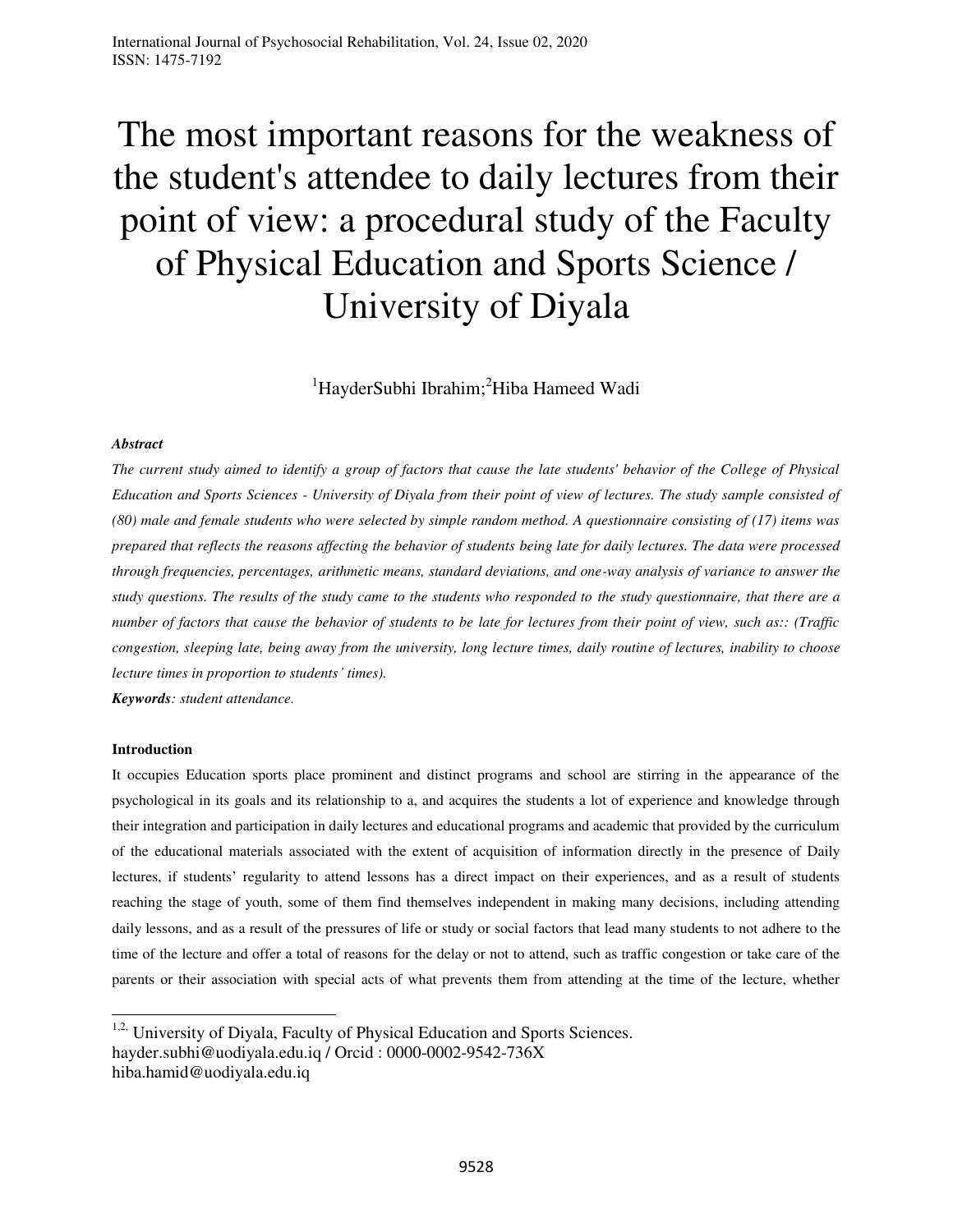lectures the morning of and evening and this behavior, the role of his works on the weakness of the process of educational becomes the behavior of chronic and recurring would negatively affect, so we find that there are regulations that determine the percentage of allowed absences and hold them accountable so that the matter does not happen again, as the lectures are An integrated basket that cannot be cut or amputated, and then completed later (Bin Khalfan, 2011).

Research importance: the frequency of lectures and lessons learning process feature and without continuity a major fault occurs in the learning process as to the absence of lectures has negative effects, numerous seemed to fade information and not linked to some of the females of t psychological reflected weak desire to study and lack of motivation so that the process Continuously lectures lead great importance to ensure the flow of information flow as well as to maintain a favorable environment for all, there are several methods for each of them succeed in achieving goals such as the enjoyment of a professor of a university in the use of his knowledge methods facilitate its task and to achieve. his goals.

Research problem: it lies in the researcher's desire to identify the real reasons behind the students' absence from lectures and the low level of attendance in lessons and to attribute the real reasons, hoping that diagnosing the reasons will be of benefit to the relevant parties to narrow down the causes.

Research areas:

1- Human field: Students of the College of Physical Education and Sports Sciences/ University of Diyala.

2- Spatial domain: Students of the College of Physical Education and Sports Sciences/ University of Diyala.

3- Time range: from 22/3/2017 to 15/4/2017

2-1 The research method: It is the method that leads to revealing the truth in the various sciences, through a set of rules that control the functioning of the mind and determine its work until it reaches an acceptable and reasonable result (Wajeeh, 1993). which achieves its goals.

2-2 Community and research sample: The research sample included students of the fourth stage - College of Physical Education and Sports Sciences / University of Diyala for the academic year 2016-2017. They were deliberately selected, numbering (80) students distributed among 4 divisions to represent the research sample with a percentage of 100% of the population search.

2-3 Means, tools and devices used in the research:

2.3.1 Data collection methods:

Arab and foreign sources.

- A questionnaire for collecting information through a tool (google form).

Personal interviews.

2-3 Procedures for preparing the questionnaire: In order to achieve the objectives of the research and due to the lack of a suitable measuring tool for the purposes of the research to the best of the researcher's knowledge, a questionnaire was designed to identify the reasons for the students' reluctance to enter theoretical and practical lectures. Therefore, the questionnaire was prepared with the following steps :

1- Examining the literature and scientific sources related to the preparation of questionnaires as a tool for collecting information and reaching the objectives of the research as it is one of the methods of data collection (Rebbi, 2008).

2- Preparing the initial design for the questionnaire, which included 20 a paragraph.

3- Conducting the scientific basis for the questionnaire: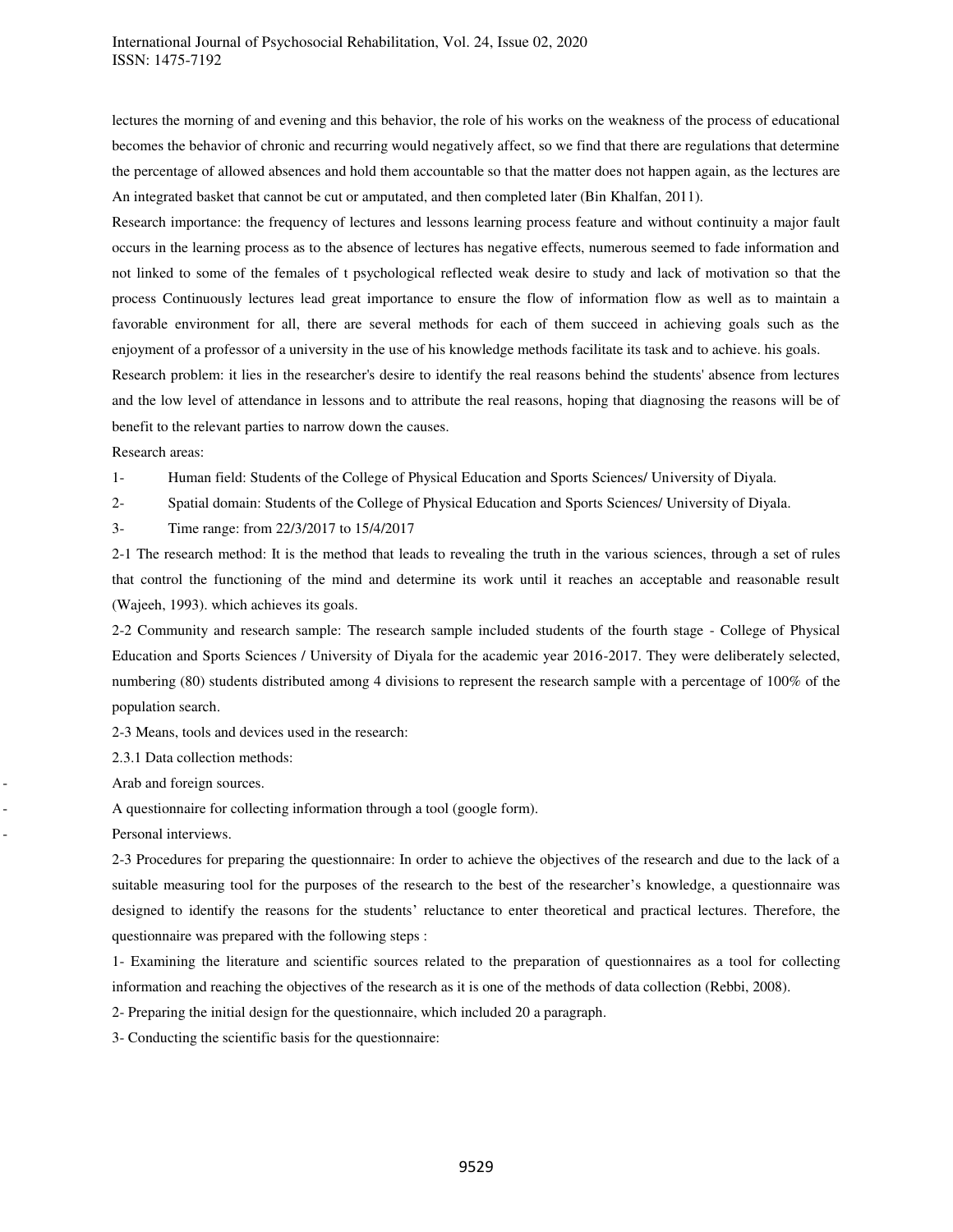3-1 honesty: Honesty is one of the scientific conditions and characteristics of a good test,Since honesty means "The test measures what is designed to be measured and does not measure anything else. The validity of the scale was verified by finding its apparent validity by presenting it to a group of experts and specialists.

3-2 stability: Cronbach's alpha equation was used to extract the stability coefficient (0,8 3) It is a high indicator of the stability of the scale.

3-3 Objectivity: The questionnaire's paragraphs are objective, as their statements do not bear guesswork or interpretation, and they accurately express the purpose of the questionnaire.

4- The questionnaire was presented to a group of specialists in the methods of teaching physical education, tests and measurement to determine the suitability of the questionnaire to the subject of the research and contained the title and objective of the study, and their opinions and observations were taken to complete the questionnaire in its final form and to be ready for application.

3-4 employing a tool google form One of the modern tools that entered the academic field is the google formWhich serves the work of questionnaires and has several advantages, including:

Ease and speed of filling out the questionnaire.

Ease and speed of obtaining the result.

Lower cost than the traditional paper-based method.

Ease of publishing the questionnaire.

• Ease of unloading the results of the questionnaire.

2.2 Experience exploratory: was an exploratory experiment on a group of students of the Faculty of Physical Education and Sports Science / Diyala University's 1 0 students from outside the research sample from the fourth stage students on 1 \ 3 \ 2017 intended to identify the extent appropriate paragraphs of resolution level The students, as well as identifying the time taken to answer the questionnaire, and it became clear that the paragraphs fit the level of the sample. The time required to explain and fill the questionnaire was determined, and some changes were made to facilitate the answering process.

2-4 application search experience: has been a major experiment during the period (2 - 5  $\setminus$  4  $\setminus$  2017) by creating the questionnaire and send it to a sample study to answer the questionnaire.

Statistical means: The following statistical methods were used:

- Cronbach's alpha equation to extract the stability coefficient, ka-square, arithmetic mean, percentage.
- data processing using software (MS Excel).

# 3-1 **Presentation, analysis and discussion of students' answers to the questionnaire:**

# **3-1-1 the axis of the university professor:**

| The focus of the style and method of dealing with the university professor |               |           |              |  |
|----------------------------------------------------------------------------|---------------|-----------|--------------|--|
| Phrase                                                                     | <b>Always</b> | Sometimes | <b>Start</b> |  |
| I miss some lessons because the teacher is very friendly                   |               | 39        | 18           |  |
| I miss some lessons because the teacher does not explain the material well | 22            | 37        | 25           |  |
| I miss some lessons because the teacher asks for many duties and tasks     | 13            | 42        | 29           |  |
| I miss some lessons because the teacher has a dry style                    | 27            | 38        | 19           |  |

# **Table (1)**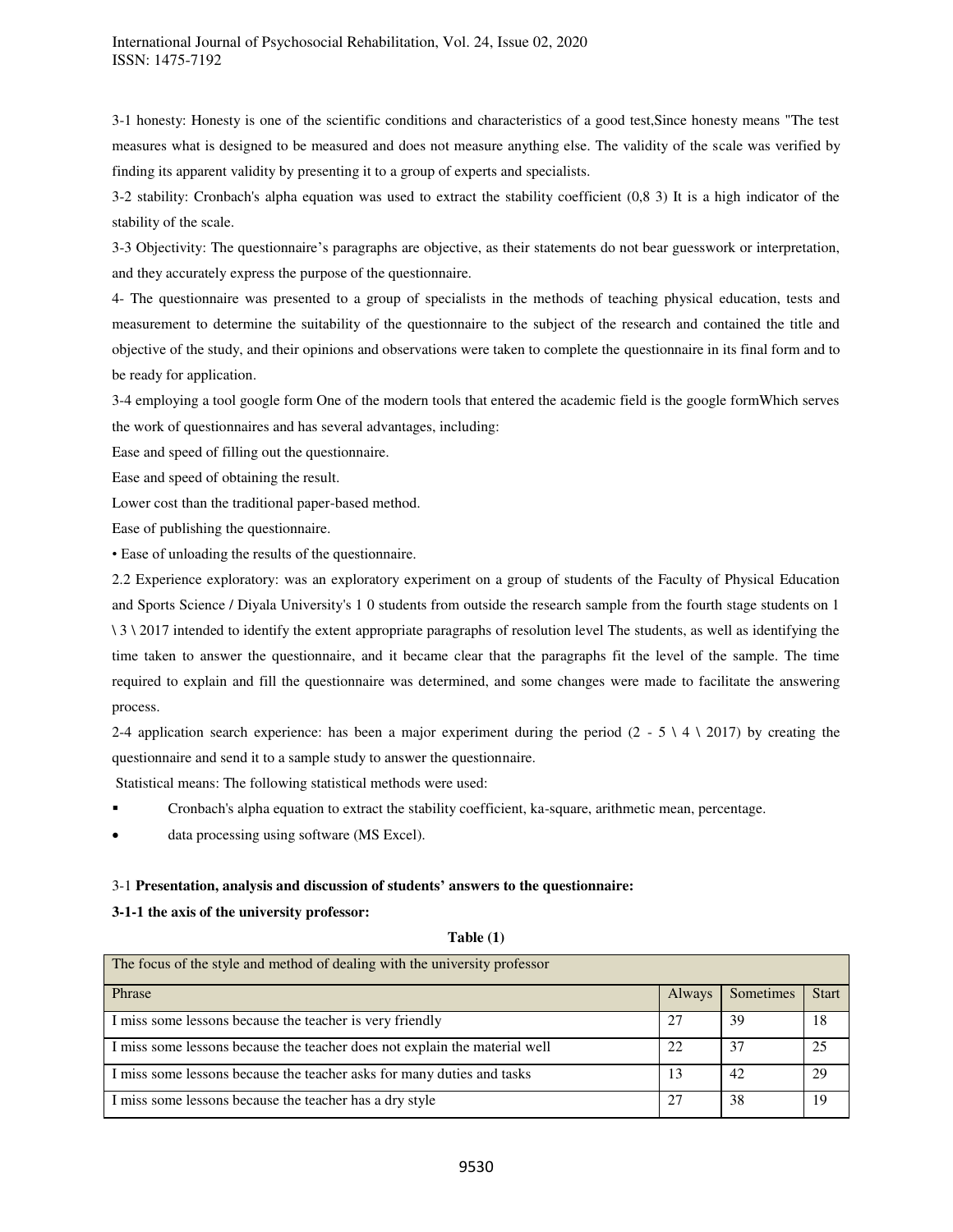| I miss some lessons because the professor of the subject does not record the absence and is   16 |    |      |      |
|--------------------------------------------------------------------------------------------------|----|------|------|
| not held accountable for it                                                                      |    |      |      |
|                                                                                                  | 63 | 76.4 | 24.f |

Always 3 degrees, sometimes 2 degrees and never 1 degree.

 Table No. (1) shows a discrepancy between the students' answers about the axis of the university professor, as it is one of the reasons for students' absence from lessons. Most of the answers appeared in agreement that sometimes or always the teacher plays a role in students' absenteeism as a result of the way he deals with them, which would alienate students from the subject and make them They tend to be absent in order to avoid embarrassment in the classroom, and one of the established facts is that what the teacher leaves in his students has a great impact on their future lives and creates from them building blocks that are suitable for building society, and the teacher is the main axis on which the state depends in raising young people, and it is one of the main components in the educational process and the factor affecting it. The cornerstone of its development, and this impact depends on the extent of its adequacy, awareness of its work and sincerity in it. His personality, refinement of his talents, and refinement of his character.

 In this regard, a large number of students are negatively or positively affected by the personality of the professor, which is reflected in the extent of their attendance or absence from lectures..

The professor should be open with his students within the framework of the academic boundaries. It builds mutual trust, making the students a source of ideas and dialogue, which gives the student the role of being the center of the educational process, which encourages him to attend and participate as a result of his feeling of importance and potential (Abdul Rahman, 2015).

#### 3-1-2 **The importance of the lessons and their priority for the student :**

#### **Table (2)**

| The focus of the importance and priority of lessons for the student                         |        |           |              |
|---------------------------------------------------------------------------------------------|--------|-----------|--------------|
| Phrase                                                                                      | Always | Sometimes | <b>Start</b> |
| I miss some subjects because they are not important                                         | 20     | 39        | 25           |
| I'm missing out on some stuff because it won't work for me in the future                    | 11     | 29        | 44           |
| I miss some lessons because I am not satisfied with the college and the subjects it teaches | 12     | 24        | 47           |
| I miss some lessons because there is no actual accounting or a semester of study            | 20     | 27        | 36           |
|                                                                                             | 47.25  | 59.5      | 38           |

Always 3 degrees, sometimes 2 degrees and never 1 degree.

Shows a table (2) focus of Jabat students about always and sometimes be the result of dissatisfaction with the article and its content, which is in line logically with the failure to meet the lessons of the concerns of students and their desire to study materials that inspire them and serve them in their working lives, which enhances their experience and increase their effectiveness in the community so whenever I feel The student that the study material is of no use to him whenever he turns to absenteeism to avoid the boredom that occurs to him in these lessons. If students are usually attracted to study materials that simulate their reality and feel the possibility of using this information in daily life. As for the study materials that have a gap between them and the student and practical life, we find a greater reluctance in attendance. have bigger) McParland, 2004)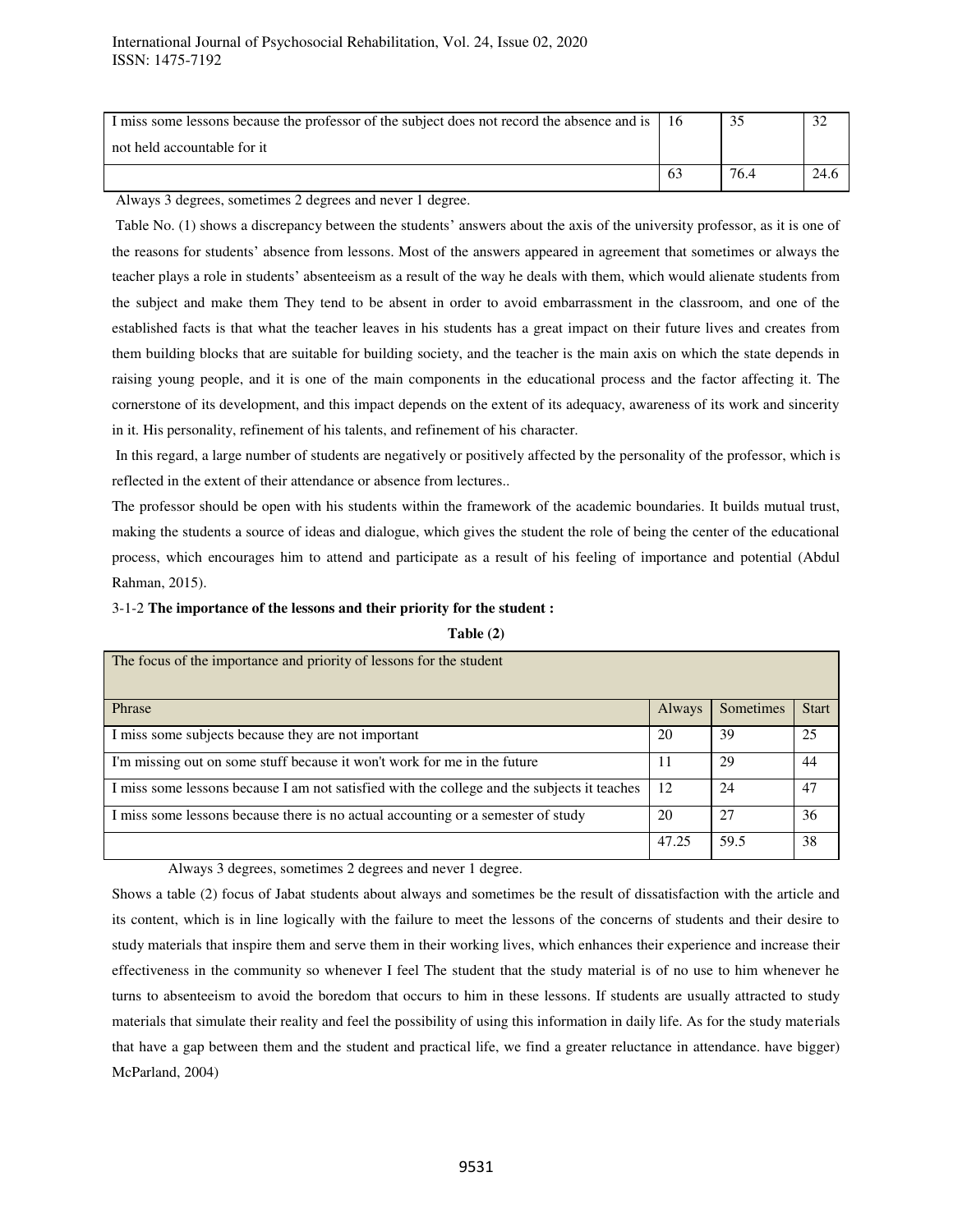# 3-1-3 **The axis of external causes :**

**Table (3**)

| The focus of external causes                                                       |        |           |              |       |
|------------------------------------------------------------------------------------|--------|-----------|--------------|-------|
| Phrase                                                                             | Always | Sometimes | <b>Start</b> | Total |
| I miss some lessons because of my foreign work                                     | 17     | 47        | 20           |       |
| I miss some lessons to work to save enough money to study                          | 24     | 31        | 29           |       |
| I miss some lessons because it's at the end of the day                             | 22     | 48        | 14           |       |
| I miss some lessons because it is in an unsuitable climate                         | 14     | 59        | 11           |       |
| I miss some lessons due to crowding at the beginning of the day                    | 26     | 28        | 30           |       |
| I miss some lessons because of the transportation lines running at the end of work | 22     | 21        | 41           |       |
| I miss some lessons due to the many public holidays and the days between them      | 23     | 42        | 18           |       |
| I miss some lessons due to high transportation prices and to avoid daily expenses  | 13     | 27        | 43           |       |
|                                                                                    | 60     | 76        | 26           |       |

Always 3 degrees, sometimes 2 degrees and never 1 degree.

Table No. (3) shows the agreement of most students that a set of external causes related to traffic congestion, climatic conditions and the financial situation have a significant impact on the low daily attendance of lectures, because these reasons are accompanied by many inconveniences caused by the student's passing in an uncomfortable psychological state that makes him evade entering lectures, and because The ages of the students qualify them to engage in business. We find that many students engage in crafts and engage in it early in order to support themselves and their families, which leads to the students' absence from many lectures as a result of using the official working days to do business (Rahim, 2012).

As well as to the timing of some of the lectures focused the end of the school day after the great reluctance of students, in a previous study found that the percentage of the biggest absences are concentrated in the lectures at the end of the lectures schedule weekly, and may be due to fatigue, which affects the students end of the day as a result of the lectures process varied, as well as possibly To catch the transport lines that leave at fixed times, which makes it difficult for students to return home, especially females, and the poor financial situation of some students plays a role in absenteeism from lectures by providing transportation, lunch and daily expenses while attending the work, which deviates them from absenteeism from lectures. (Haider, 201 7)

Conclusions

In light of the findings of the researcher, we conclude the following:

1- Most students find that the teacher plays a large role in their daily attendance of lessons

2- The study materials and the educational material they contain are important in the rate of attendance of students in lessons.

3- Students' attachment to the work of their families and families is the big reason why students do not adhere to attendance.

# **Recommendations**

In light of the research results and conclusions, the researchers recommend the following: